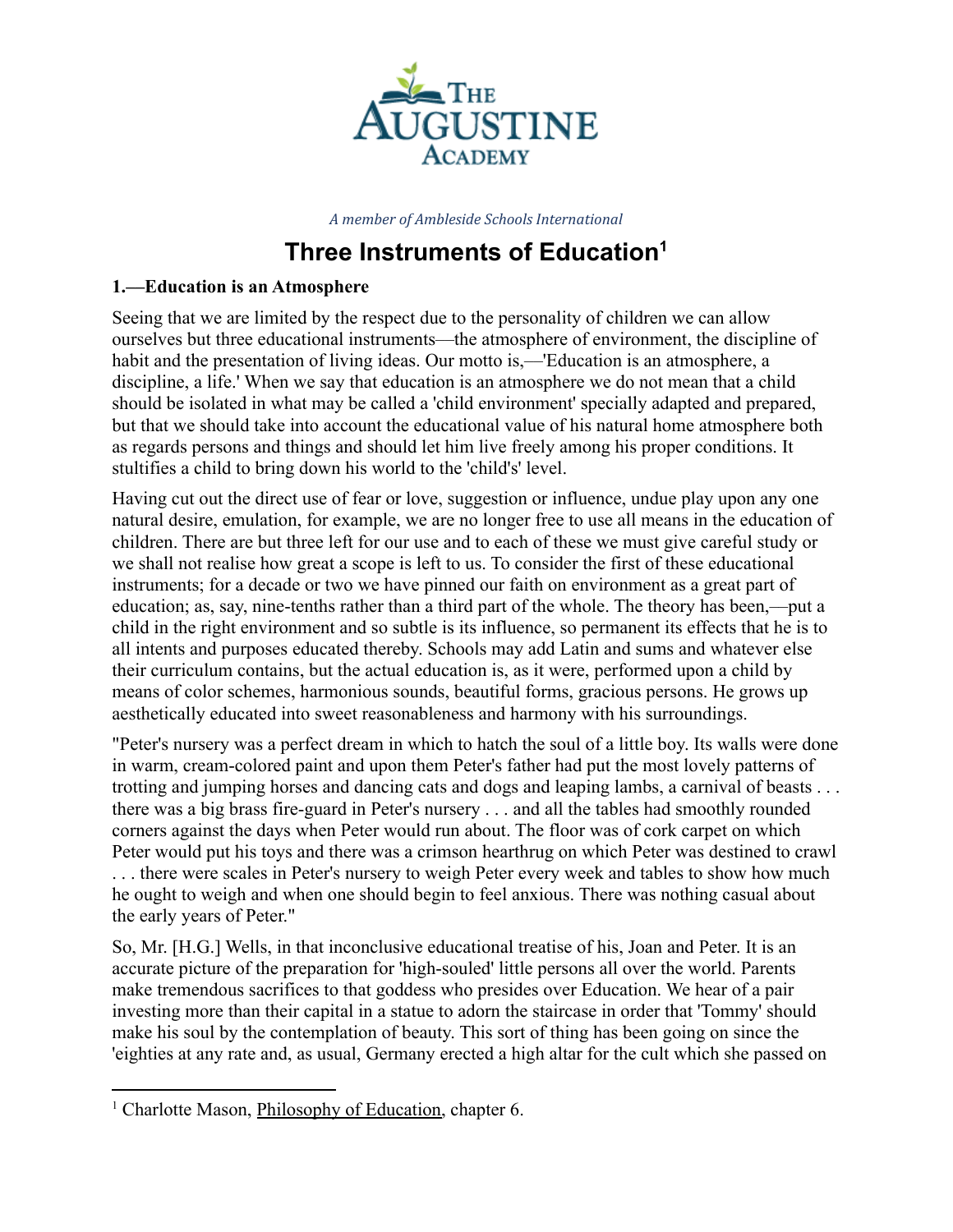to the rest of us. Perhaps it is safe to say that the Young Intelligenzia of Europe have been reared after this manner. And is the result that Neo-Georgian youth Punch presents to us with his air of weariness, condescension and self-complacency? Let us hear Professor Sir Jagadis Chandra Bose, the Indian scientist, on one of his conclusions concerning the nervous impulse in plants,

"A plant carefully protected under glass from outside shocks looks sleek and flourishing but its higher nervous function is then found to be atrophied. But when a succession of "blows" (electric shocks) "is rained on this effete and bloated specimen, the shocks themselves create nervous channels and arouse anew the deteriorated nature. Is it not the shocks of adversity and not cotton wool protection that evolve true manhood?"

We had thought that the terrible succession of blows inflicted by the War had changed all that; but, no; the errors of education still hold sway and we still have amongst us the better-than-my-neighbor folk, whose function, let us hope, is to administer the benefits of adversity to most of us. What if parents and teachers in their zeal misread the schedule of their duties, magnified their office unduly and encroached upon the personality of children? It is not an environment that these want, a set of artificial relations carefully constructed, but an atmosphere which nobody has been at pains to constitute. It is there, about the child, his natural element, precisely as the atmosphere of the earth is about us. It is thrown off, as it were, from persons and things, stirred by events, sweetened by love, ventilated, kept in motion, by the regulated action of common sense. We all know the natural conditions under which a child should live; how he shares household ways with his mother, romps with his father, is teased by his brothers and petted by his sisters; is taught by his tumbles; learns self-denial by the baby's needs, the delightfulness of furniture by playing at battle and siege with sofa and table; learns veneration for the old by the visits of his great-grandmother; how to live with his equals by the chums he gathers round him; learns intimacy with animals from his dog and cat; delight in the fields where the buttercups grow and greater delight in the blackberry hedges. And, what tempered 'fusion of classes' is so effective as a child's intimacy with his betters, and also with cook and housemaid, blacksmith and joiner, with everybody who comes in his way? Children have a genius for this sort of general intimacy, a valuable part of their education; care and guidance are needed, of course, lest admiring friends should make fools of them, but no compounded 'environment' could make up for this fresh air, this wholesome wind blowing now from one point, now from another.

We certainly may use atmosphere as an instrument of education, but there are prohibitions, for ourselves rather than for children. Perhaps the chief of these is, that no artificial element be introduced, no sprinkling with rose-water, softening with cushions. Children must face life as it is; if their parents are anxious and perturbed children feel it in the air. "Mummie, Mummie, you aren't going to cry this time, are you?" and a child's hug tries to take away the trouble. By these things children live and we may not keep them in glass cases; if we do, they develop in succulence and softness and will not become plants of renown. But due relations must be maintained; the parents are in authority, the children in obedience; and again, the strong may not lay their burdens on the weak; nor must we expect from children that effort of decision, the most fatiguing in our lives, of which the young should generally be relieved.

School, perhaps, offers fewer opportunities for vitiating the atmosphere than does home life. But teaching may be so watered down and sweetened, teachers may be so suave and condescending, as to bring about a condition of intellectual feebleness and moral softness which it is not easy for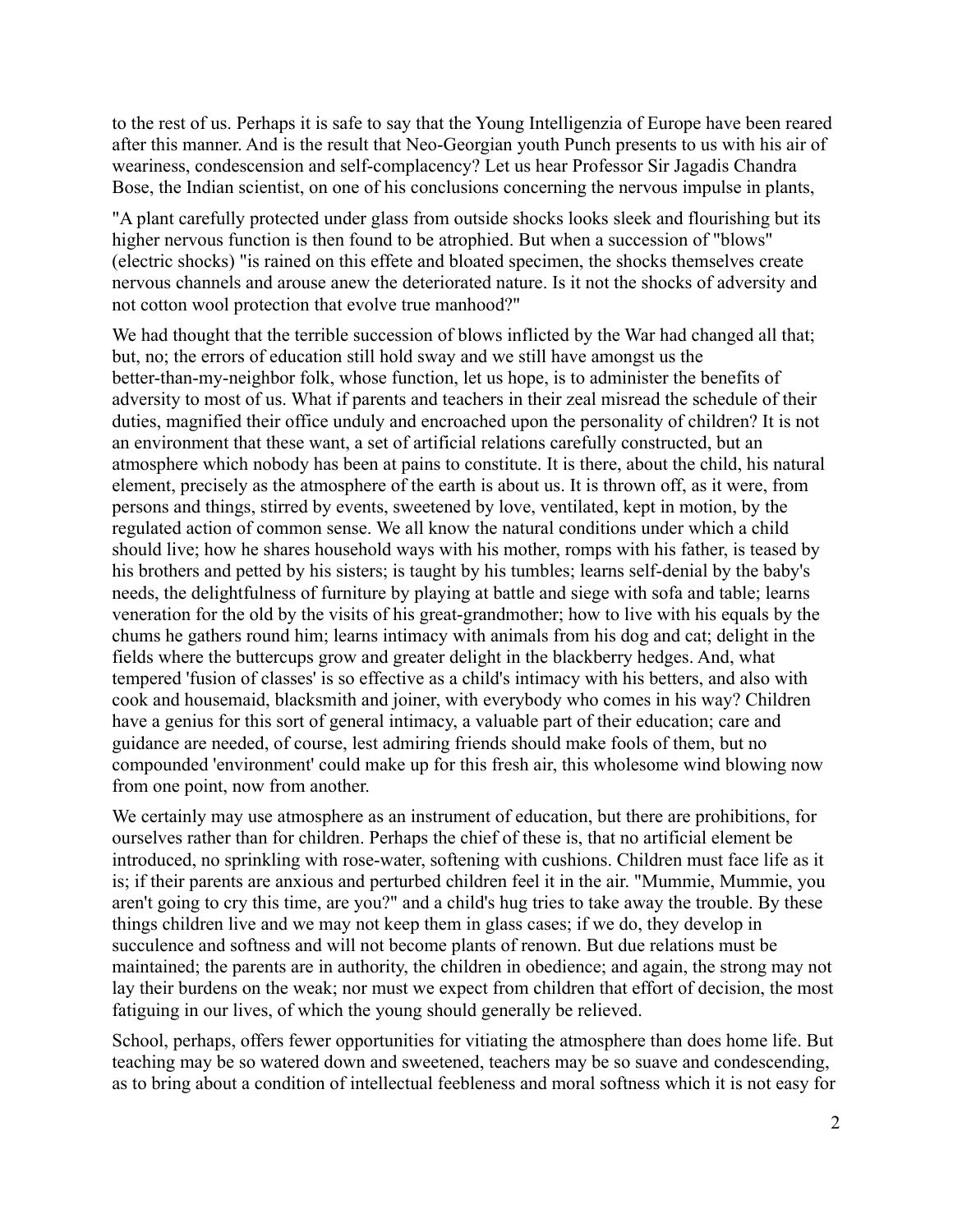a child to overcome. The bracing atmosphere of truth and sincerity should be perceived in every School; and here again the common pursuit of knowledge by teacher and class comes to our aid and creates a Current of fresh air perceptible even to the chance visitor, who sees the glow of intellectual life and moral health on the faces of teachers and children alike.

But a school may be working hard, not for love of knowledge, but for love of marks, our old enemy; and then young faces are not serene and joyous but eager, restless, apt to look anxious and worried. The children do not sleep well and are cross; are sullen or in tears if anything goes wrong, and are, generally, difficult to manage. When this is the case there is too much oxygen in the air; they are breathing a too stimulating atmosphere, and the nervous strain to which they are subjected must needs be followed by reaction. Then teachers think that lessons have been too hard, that children should be relieved of this and that study; the doctors probably advise that so-and-so should 'run wild' for a year. Poor little soul, at the very moment when he is most in need of knowledge for his sustenance he is left to prey upon himself! No wonder the nervous symptoms become worse, and the boy or girl suffers under the stigma of 'nervous strain.' The fault has been in the atmosphere and not in the work; the teacher, perhaps, is over anxious that her children should do well and her nervous excitation is catching. "I am afraid X cannot do his examination; he loves his work but he bursts into tears when he is asked an examination question. Perhaps it is that I have insisted too much that he must never be satisfied with anything but his best." Poor little chap (of seven) pricked into over exertion by the spur of moral stimulus! We foresee happy days for children when all teachers know that no other exciting motive whatever is necessary to produce good work in each individual of however big a class than that love of knowledge which is natural to every child. The serenity and sweetness of schools conducted on this principle is surprising to the outsider who has not reflected upon the contentment of a baby with his bottle!

There are two courses open to us in this matter. One, to create by all manner of modified conditions a hot-house atmosphere, fragrant but emasculating, in which children grow apace but are feeble and dependent; the other to leave them open to all the "airts that blow," but with care lest they be unduly battered; lest, for example, a miasma come their way in the shape of a vicious companion.

## **2.––Education is a Discipline**

By this formula we mean the discipline of habits formed definitely and thoughtfully whether habits of mind or of body. Physiologists tell us of the adaptation of brain structure to habitual lines of thought, i.e., to our habits.

Education is not after all to either teacher or child the fine careless rapture we appear to have figured it. We who teach and they who learn are alike constrained; there is always effort to be made in certain directions; yet we face our tasks from a new point of view. We need not labor to get children to learn their lessons; that, if we would believe it, is a matter which nature takes care of. Let the lessons be of the right sort and children will learn them with delight. The call for strenuousness comes with the necessity of forming habits; but here again we are relieved. The intellectual habits of the good life form themselves in the following out of the due curriculum in the right way. As we have already urged, there is but one right way, that is, children must do the work for themselves. They must read the given pages and tell what they have read, they must perform, that is, what we may call the act of knowing. We are all aware, alas, what a monstrous quantity of printed matter has gone into the dustbin of our memories, because we have failed to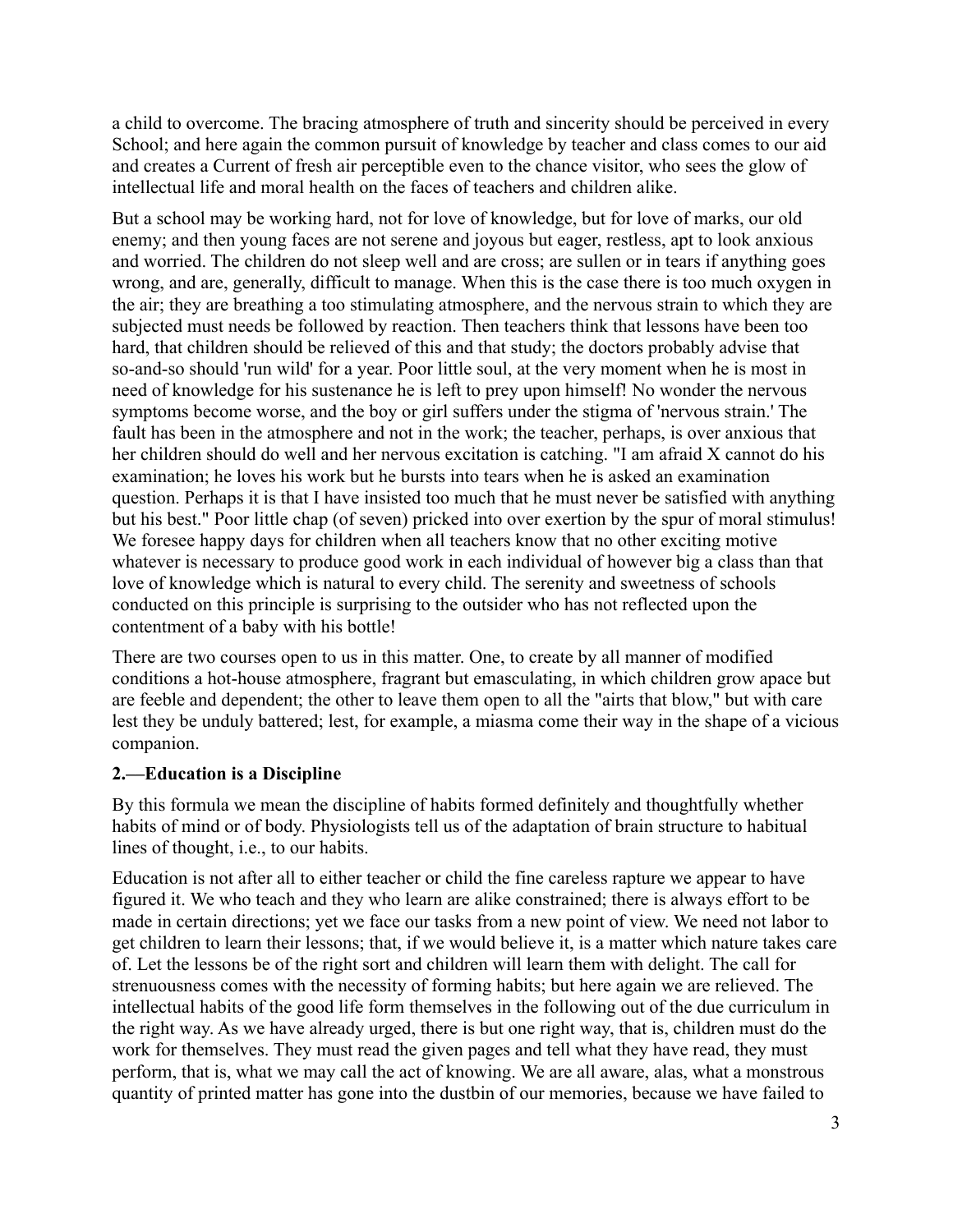perform that quite natural and spontaneous 'act of knowing,' as easy to a child as breathing and, if we would believe it, comparatively easy to ourselves. The reward is two-fold: no intellectual habit is so valuable as that of attention; it is a mere habit but it is also the hall-mark of an educated person. Use is second nature, we are told; it is not too much to say that 'habit is ten natures,' and we can all imagine how our work would be eased if our subordinates listened to instructions with the full attention which implies recollection––Attention is not the only habit that follows due self-education. The habits of fitting and ready expression, of obedience, of good-will, and of an impersonal outlook are spontaneous bye-products of education in this sort. So, too, are the habits of right thinking and right judging; while physical habits of neatness and order attend upon the self-respect which follows an education which respects the personality of children.

Physiologists tell us that thoughts which have become habitual make somehow a mark upon the brain substance, but we are bold in calling it a mark for there is no discernible effect to be quoted. Whether or no the mind be served by the brain in this matter, we are empirically certain that a chief function of education is the establishment of such ways of thinking in children as shall issue in good and useful living, clear thinking, aesthetic enjoyment, and, above all, in the religious life. How it is possible that spirit should act upon matter is a mystery to us, but that such act takes place we perceive every time we note a scowling brow, or, on the other hand,—

"A sweet attractive kind of grace, A full assurance given by looks; Continual comfort in a face, The lineaments of gospel books."

We all know how the physical effort of smiling affects ourselves in our sour moods,—

"Nor soul helps flesh more now, than flesh helps soul"

Both are at our service in laying down the rails, so to speak, upon which the good life must needs run.

In the past we have, no doubt, gone through an age of infant slavery, an age of good habits enforced by vigorous penalties, conscientiously by the over scrupulous eighteenth century parent, and infamously by the school masters, the 'Creakies' and the 'Squeers' who labored only for their own ease and profit. Now, the pendulum swings the other way. We have lost sight of the fact that habit is to life what rails are to transport cars. It follows that lines of habit must be laid down towards given ends and after careful survey, or the joltings and delays of life become insupportable. More, habit is inevitable. If we fail to ease life by laying down habits of right thinking and right acting, habits of wrong thinking and wrong acting fix themselves of their own accord. We avoid decision and indecision brings its own delays, "and days are lost lamenting o'er lost days." Almost every child is brought up by his parents in certain habits of decency and order without which he would be a social outcast. Think from another point of view how the labor of life would be increased if every act of the bath, toilet, table, every lifting of the fork and use of spoon were a matter of consideration and required an effort of decision! No; habit is like fire, a bad master but an indispensable servant; and probably one reason for the nervous scrupulosity, hesitation, indecision of our day, is that life was not duly eased for us in the first place by those whose business it was to lay down lines of habit upon which our behavior might run easily.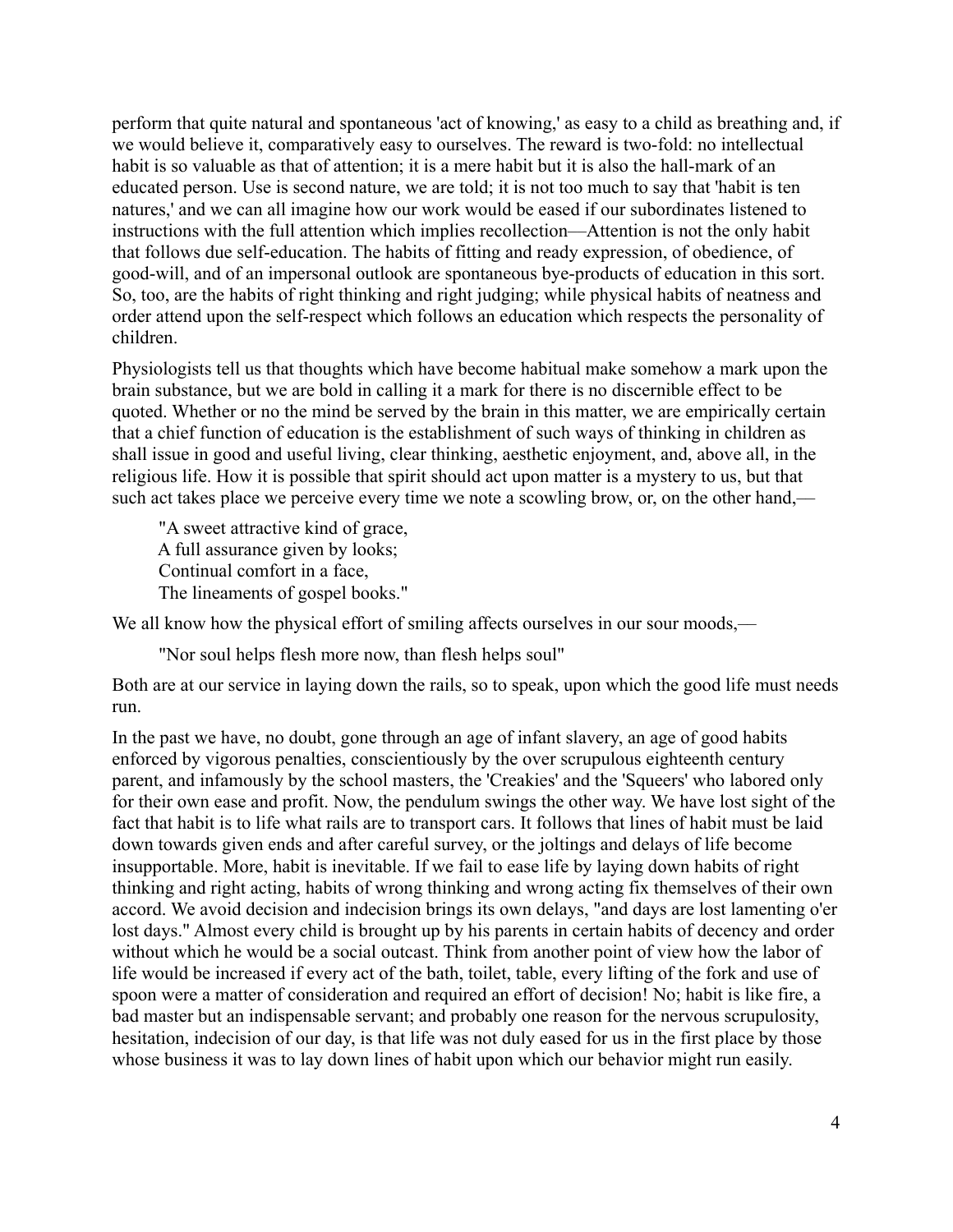It is unnecessary to enumerate those habits which we should aim at forming, for everyone knows more about these than anyone practices. We admire the easy carriage of the soldier but shrink from the discipline which is able to produce it. We admire the lady who can sit upright through a long dinner, who in her old age prefers a straight chair because she has arrived at due muscular balance and has done so by a course of discipline. There is no other way of forming any good habit, though the discipline is usually that of the internal government which the person exercises upon himself; but a certain strenuousness in the formation of good habits is necessary because every such habit is the result of conflict. The bad habit of the easy life is always pleasant and persuasive and to be resisted with pain and effort, but with hope and certainty of success, because in our very structure is the preparation for forming such habits of muscle and mind as we deliberately propose to ourselves. We entertain the idea which gives birth to the act and the act repeated again and again becomes the habit; 'Sow an act,' we are told, 'reap a habit.' 'Sow a habit, reap a character.' But we must go a step further back, we must sow the idea or notion which makes the act worth while. The lazy boy who hears of the Great Duke's narrow camp bed, preferred by him because when he wanted to turn over it was time to get up, receives the idea of prompt rising. But his nurse or his mother knows how often and how ingeniously the tale must be brought to his mind before the habit of prompt rising is formed; she knows too how the idea of self-conquest must be made at home in the boy's mind until it become a chivalric impulse which he cannot resist. It is possible to sow a great idea lightly and casually and perhaps this sort of sowing should be rare and casual because if a child detect a definite purpose in his mentor he is apt to stiffen himself against it. When parent or teacher supposes that a good habit is a matter of obedience to his authority, he relaxes a little. A boy is late who has been making evident efforts to be punctual; the teacher good-naturedly foregoes rebuke or penalty, and the boy says to himself,—"It doesn't matter," and begins to form the unpunctual habit. The mistake the teacher makes is to suppose that to be punctual is troublesome to the boy, so he will let him off; whereas the office of the habits of an ordered life is to make such life easy and spontaneous; the effort is confined to the first half dozen or score of occasions for doing the thing.

Consider how laborious life would be were its wheels not greased by habits of cleanliness, neatness, order, courtesy; had we to make the effort of decision about every detail of dressing and eating, coming and going, life would not be worth living. Every cottage mother knows that she must train her child in habits of decency, and a whole code of habits of propriety get themselves formed just because a breach in any such habit causes a shock to others which few children have courage to face. Physical fitness, morals and manners, are very largely the outcome of habit; and not only so, but the habits of the religious life also become fixed and delightful and give us due support in the effort to live a godly, righteous and sober life. We need not be deterred by the fear that religious habits in a child are mechanical, uninformed by the ideas which should give them value. Let us hear what the young De Quincey felt about going to church:––

"On Sunday mornings I went with the rest of my family to church: it was a church on the ancient model of England having aisles, galleries, organ, all things ancient and venerable, and the proportions were majestic. Here, whilst the congregation knelt through the long litany, as often as we came to that passage so beautiful amongst many that are so where God is supplicated on behalf of 'all sick persons and young children' and 'that He would show His pity upon all prisoners and captives,' I wept in secret, and raising my streaming eyes to the upper windows saw, on days when the sun was shining, a spectacle as affecting as ever prophet can have beheld . . . there were the Apostles that had trampled upon earth and the glories upon earth, there were the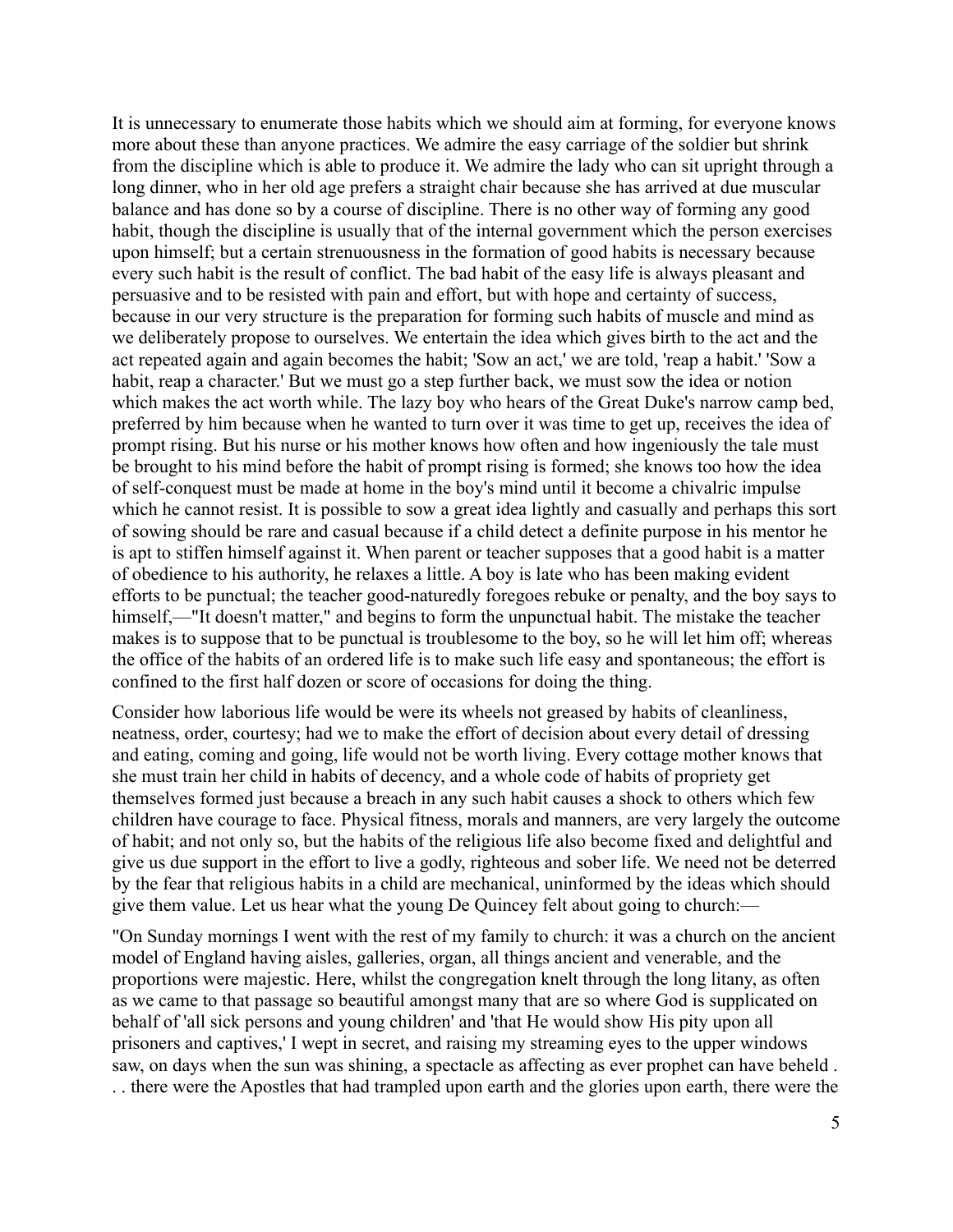martyrs who had borne witness to the truth through flames . . . and all the time I saw through the wide central field of the window where the glass was uncolored white fleecy clouds sailing over the azure depths of the sky."

And then the little boy had visions of sick children upon whom God would have pity.—

"These visions were self-sustained, the hint from the Litany, the fragment from the clouds, those and the storied windows were sufficient. God speaks to children also in dreams and by the oracles that lurk in darkness; but in solitude, above all things when made vocal to the meditative heart by the truths and services of a national church, God holds with children 'communion undisturbed.'"

With such a testimony before us, supported by gleams of recollection on our own part, we may take courage to believe that what we rightly call Divine Service is particularly appropriate to children; and will become more so as the habit of reading beautifully written books quickens their sense of style and their unconscious appreciation of the surpassingly beautiful diction of our liturgy.

We have seen the value of habit in mind and morals, religion and physical development. It is as we have seen disastrous when child or man learns to think in a groove, and shivers like an unaccustomed bather on the steps of a new notion. This danger is perhaps averted by giving children as their daily diet the wise thoughts of great minds, and of many great minds; so that they may gradually and unconsciously get the courage of their opinions. If we fail in this duty, so soon as the young people get their 'liberty' they will run after the first fad that presents itself; try it for a while and then take up another to be discarded in its turn, and remain uncertain and ill-guided for the rest of their days.

## **3.––Education is a Life**

We have left until the last that instrument of education implied in the phrase 'Education is a life'; 'implied' because life is no more self-existing than it is self-supporting; it requires sustenance, regular, ordered and fitting. This is fully recognized as regards bodily life and, possibly, the great discovery of the twentieth century will be that mind too requires its ordered rations and perishes when these fail. We know that food is to the body what fuel is to the steam-engine, the sole source of energy; once we realize that the mind too works only as it is fed education will appear to us in a new light. The body pines and develops humors upon tabloids and other food substitutes; and a glance at a 'gate' crowd watching a football match makes us wonder what sort of mind-food those men and boys are sustained on, whether they are not suffering from depletion, inanition, notwithstanding big and burly bodies. For the mind is capable of dealing with only one kind of food; it lives, grows and is nourished upon ideas only; mere information is to it as a meal of sawdust to the body; there are no organs for the assimilation of the one more than of the other.

What is an idea? we ask, and find ourselves plunged beyond our depth. A live thing of the mind, seems to be the conclusion of our greatest thinkers from Plato to Bacon, from Bacon to Coleridge. We all know how an idea 'strikes,' 'seizes,' 'catches hold of,' 'impresses' us and at last, if it be big enough, 'possesses' us; in a word, behaves like an entity.

If we enquire into any person's habits of life, mental preoccupation, devotion to a cause or pursuit, he will usually tell us that such and such an idea struck him. This potency of an idea is matter of common recognition. No phrase is more common and more promising than, 'I have an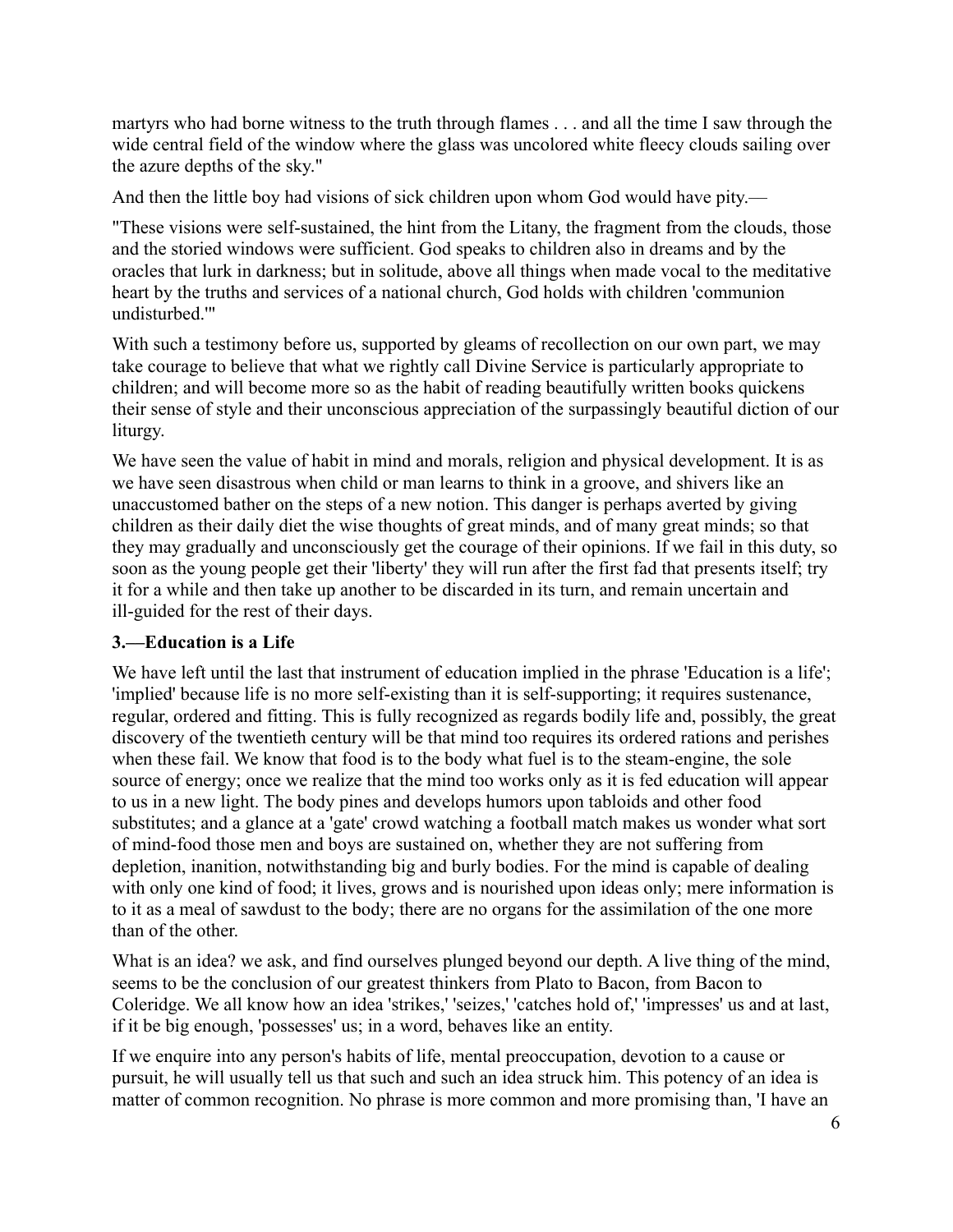idea'; we rise to such an opening as trout to a well-chosen fly. There is but one sphere in which the word idea never occurs, in which the conception of an idea is curiously absent, and that sphere is education! Look at any publisher's list of school books and you shall find that the books recommended are carefully desiccated, drained of the least suspicion of an idea, reduced to the driest statements of fact. Here perhaps the Public Schools have a little pull over the rest of us--the diet they afford may be meager, meager almost to starvation point for the average boy, but it is not destitute of ideas; for, however sparsely, boys are nourished on the best thoughts of the best minds.

Coleridge has done more than other thinkers to bring the conception of an idea within the sphere of the scientific thought of to-day; not as that thought is expressed in psychology, a term which he himself launched upon the world with an apology for it as insolens verbum ("we beg pardon for the use of this insolens verbum but it is one of which our language stands in great need." Method, S. T. Coleridge) but as showing the re-action of mind to an idea. This is how in his Method Coleridge illustrates the rise and progress of such an idea:—

"We can recall no incident of human history that impresses the imagination more deeply than the moment when Columbus on an unknown ocean first perceived that baffling fact, the change of the magnetic needle. How many instances occur in history when the ideas of nature (presented to chosen minds by a Higher Power than Nature herself) suddenly unfold as it were in prophetic succession systematic views destined to produce the most important revolutions in the state of man! The clear spirit of Columbus was doubtless eminently methodical. He saw distinctly that great leading idea which authorized the poor pilot to become a 'promiser of kingdoms.'"

Here we get such a genesis of an idea as fits in curiously with what we know of the history of great inventions and discoveries "presented to chosen minds by a higher Power than Nature herself." It corresponds too, not only with the ideas that rule our own lives, but with the origin of practical ideas which is unfolded to us by the prophet Isaiah:—

"Doth the ploughman plough continually to . . . open and break the clods of his ground? When he hath made plain the face thereof, doth he not cast abroad the fitches and scatter the cummin and put the wheat in rows . . . for his God doth instruct him aright and doth teach him . . . Bread corn is ground for he will not ever be threshing it . . . This also cometh from the Lord of Hosts which is wonderful in counsel and excellent in working." [Isaiah xxviii.]

Let us hear Coleridge further on the subject of those ideas which may invest us as an atmosphere rather than strike as a weapon:—

"The idea may exist in a clear and definite form as that of a circle in that of the mind of a geometrician or it may be a mere instinct, a vague appetency towards something . . . like the impulse which fills a young poet's eyes with tears."

These indefinite ideas which express themselves in an 'appetency' towards something and which should draw a child towards things honest, lovely and of good report, are not to be offered of set purpose or at set times: they are held in that thought-atmosphere which surrounds him, breathed as his breath of life.

It is distressing to think that our poor words and ways should be thus inspired by children; but to recognize the fact will make us careful not to admit sordid or unworthy thoughts and motives into our dealings with them.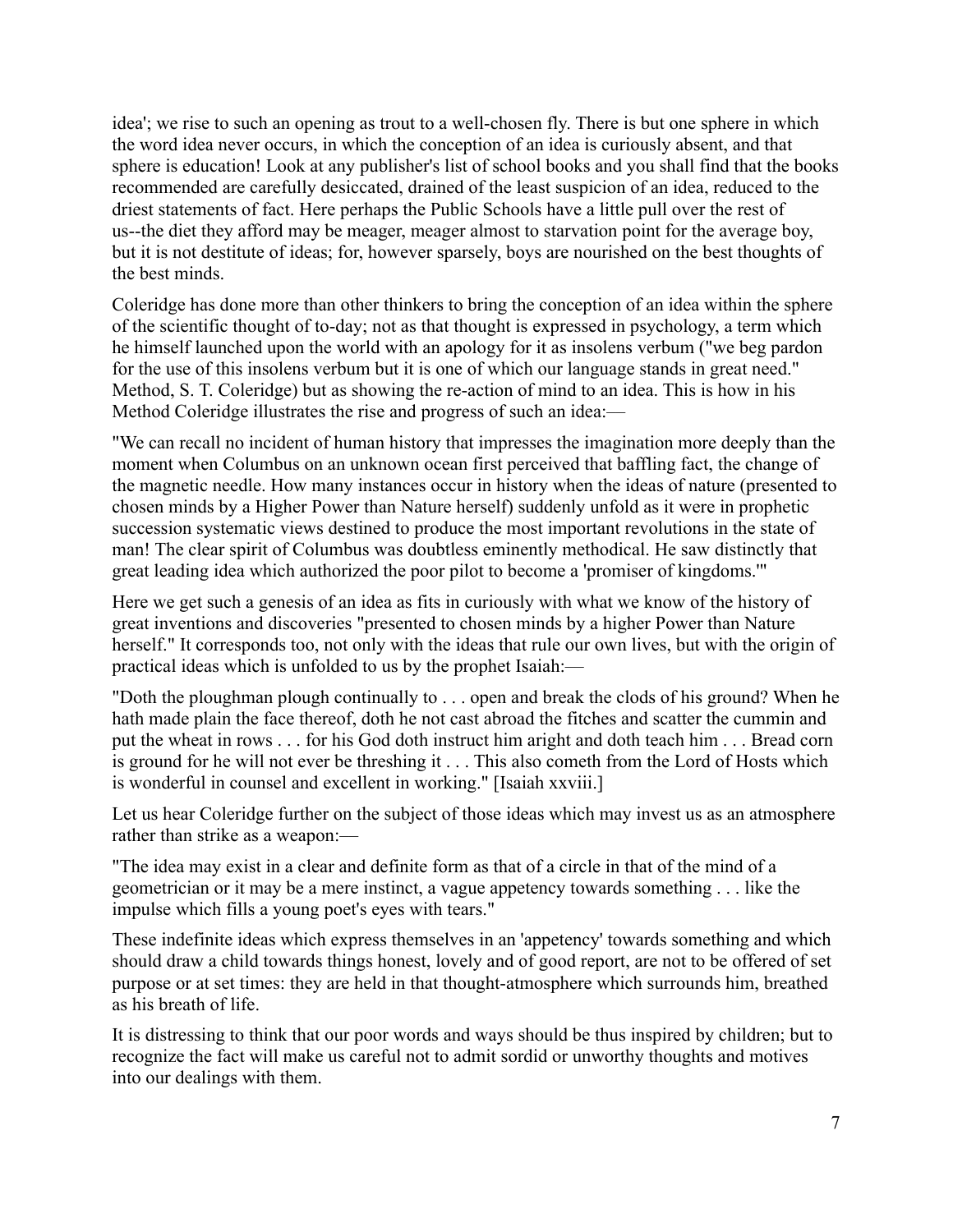Coleridge treats in more detail those definite ideas which are not inhaled as air but are conveyed as meat to the mind:––

"From the first or initiative idea, as from a seed, successive ideas germinate." "Events and images, the lively and spirit-stirring machinery of the external world, are like light and air and moisture to the seed of the mind which would else rot and perish." "The paths in which we may pursue a methodical course are manifold and at the head of each stands its peculiar and guiding idea. Those ideas are as regularly subordinate in dignity as the paths to which they point are various and eccentric in direction. The world has suffered much in modern times from a subversive and necessary natural order of science . . . from summoning reason and faith to the bar of that limited physical experience to which by the true laws of method they owe no obedience. Progress follows the path of the idea from which it sets out requiring however a constant wakefulness of mind to keep it within the due limits of its course. Hence the orbits of thought, so to speak, must differ from among themselves as the initiative ideas differ." (Method, S. T. C.).

Is it not a fact that the new light which biology is throwing upon the laws of mind is bringing us back to the Platonic doctrine that "An idea is a distinguishable power, self-affirmed and seen in unity with the Eternal Essence"?

I have ventured to repeat from an earlier volume this slight exposition of Coleridge's teaching, because his doctrine corresponds with common experience and should reverse our ordinary educational practice. The whole subject is profound, but as practical as it is profound. We must disabuse our minds of the theory that the functions of education are in the main gymnastic, a continual drawing out without a corresponding act of putting in. The modern emphasis upon 'self-expression' has given new currency to this idea; we who know how little there is in us that we have not received, that the most we can do is to give an original twist, a new application, to an idea that has been passed on to us; who recognize, humbly enough, that we are but torch-bearers, passing on our light to the next as we have received it from the last, even we invite children to 'express themselves' about a tank, a Norman castle, the Man in the Moon, not recognizing that the quaint things children say on unfamiliar subjects are no more than a patchwork of notions picked up here and there. One is not sure that so-called original composition is wholesome for children, because their consciences are alert and they are quite aware of their borrowings; it may be better that they should read on a theme before they write upon it, using then as much latitude as they like.

In the early days of a child's life it makes little apparent difference whether we educate with a notion of filling a receptacle, inscribing a tablet, molding plastic matter, or nourishing a life, but as a child grows we shall perceive that only those ideas which have fed his life, are taken into his being; all the rest is cast away or is, like sawdust in the system, an impediment and an injury.

Education is a life. That life is sustained on ideas. Ideas are of spiritual origin, and God has made us so that we get them chiefly as we convey them to one another, whether by word of mouth, written page, Scripture word, musical symphony; but we must sustain a child's inner life with ideas as we sustain his body with food. Probably he will reject nine-tenths of the ideas we offer, as he makes use of only a small proportion of his bodily food, rejecting the rest. He is an eclectic; he may choose this or that; our business is to supply him with due abundance and variety and his to take what he needs. Urgency on our part annoys him. He resists forcible feeding and loathes predigested food. What suits him best is pabulum presented in the indirect